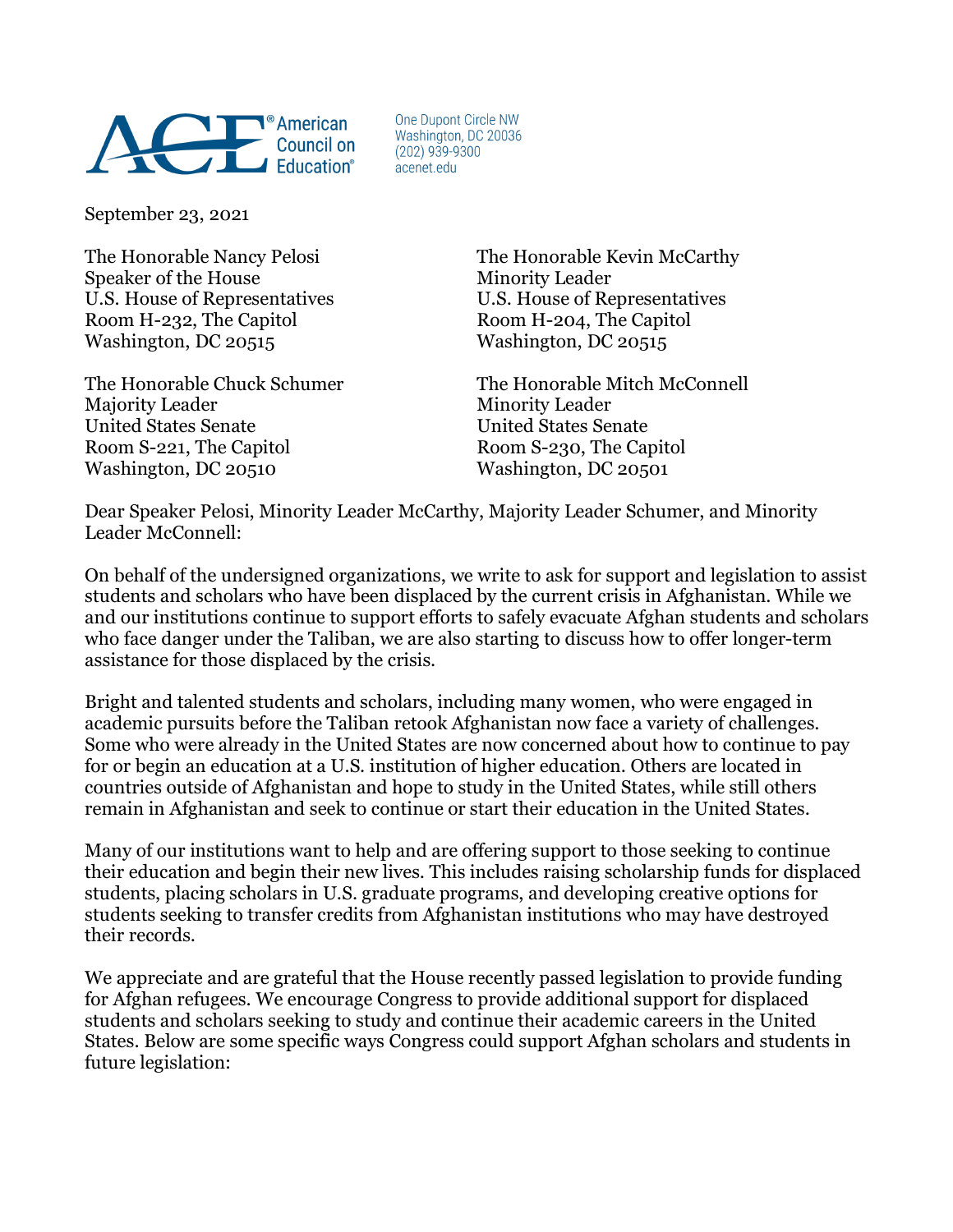- Provide additional USAID funds to support Afghans who left Afghanistan on P-2 status and are currently in third countries waiting to travel to the United States. Some displaced scholars previously on USAID grants in Afghanistan are now in third countries and are unable to receive support from their USAID grant as funding was tied to work in Afghanistan.
- Require the U.S. Department of Homeland Security (DHS) to designate Afghanistan for Temporary Protected Status (TPS) or Deferred Enforced Departure (DED), which would allow those entering the United States on various visa programs to remain safe from deportation as they make life-altering decisions.
- Remove the non-immigrant intent for F-1, M-1, and J-1 student and scholar visa programs for Afghan students. We have already heard reports of students with Afghan citizenship applying to study in the United States from third countries being denied a student visa because they cannot demonstrate intent to return to Afghanistan after their program of study. If non-immigrant intent cannot be removed, the requirement should be satisfied by an intent to return when conditions in Afghanistan are normalized or to return to a third country.
- Require U.S. Citizenship and Immigration Services (USCIS) to waive the current rules around off-campus work for Afghanistan student visa holders by announcing special student relief for Afghan students in F and J status. Regulations allow DHS and the Department of State (DOS) to suspend or alter rules regarding duration of status, full course of study, and employment eligibility for specific groups of F-1 and J-1 students from parts of the world that are experiencing emergent circumstances.
- Any supplemental bills for Afghanistan should provide additional funding to USCIS and DOS to process the influx of Afghan visas and green card applications.
- Require DHS and DOS to consider all possible avenues of relief for Afghan nationals to remain in the United States to study, conduct research, and contribute to U.S. higher education as professors, faculty, and staff.

We look forward to working as closely as possible with the Administration and Congress to support displaced Afghans who wish to join the millions of international students and scholars who have contributed to the cultural and intellectual vibrancy of our campuses and to our national economic prosperity.

Sincerely,

 $\n <sup>0</sup>$ Unture

Ted Mitchell President